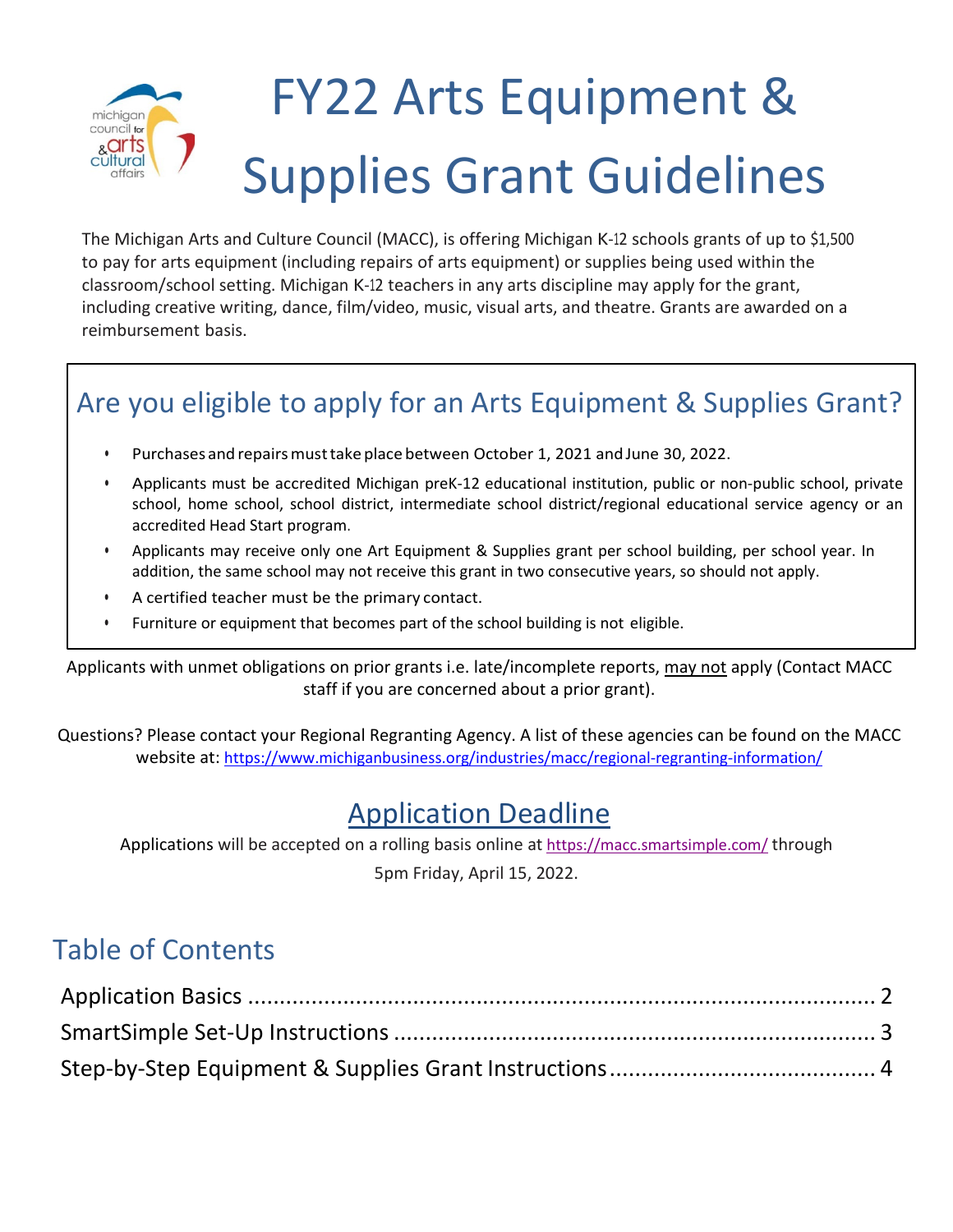## Application Basics

### APPLICATION CHECK LIST

- Get permission from your principal or district to apply.
- Determine a list of supplies or needed repairs.
- Obtain price quotes or catalog prices to support your estimated costs.
- Review the enclosed application questions and ready your materials in order to complete the application online.

### SUBMITTING YOUR APPLICATION

Grant Opens: August 16, 2021

Grant Closes: April 16, 2021 (or until all funds have been expended)

- 1. Submit your application online along with your estimate at <https://macc.smartsimple.com/>
- 2. Applicants will be notified of the status of their grant request, by email.
- 3. If approved, your grant contract will be emailed to you and must be signed by your school administrator, and returned via the SmartSimple system.

#### REIMBURSEMENT

- **FUNDS ARE DISTRIBUTED ON A REIMBURSEMENT BASIS**, after purchases have been made. Awardees must present a PAID receipt or copy of check used to pay for supplies, send letters to Michigan state senator and state representative, and complete the final report to which PAID receipts should be attached. Final reports must be received by July 31, 2021.
- You will also be asked to quantify how much instructional time was made possible through the grant purchase.
- Your Regional Regranting Agency will reimburse the school for supplies purchased (not to exceed the grant award) within approximately 60 days of receipt of the final report.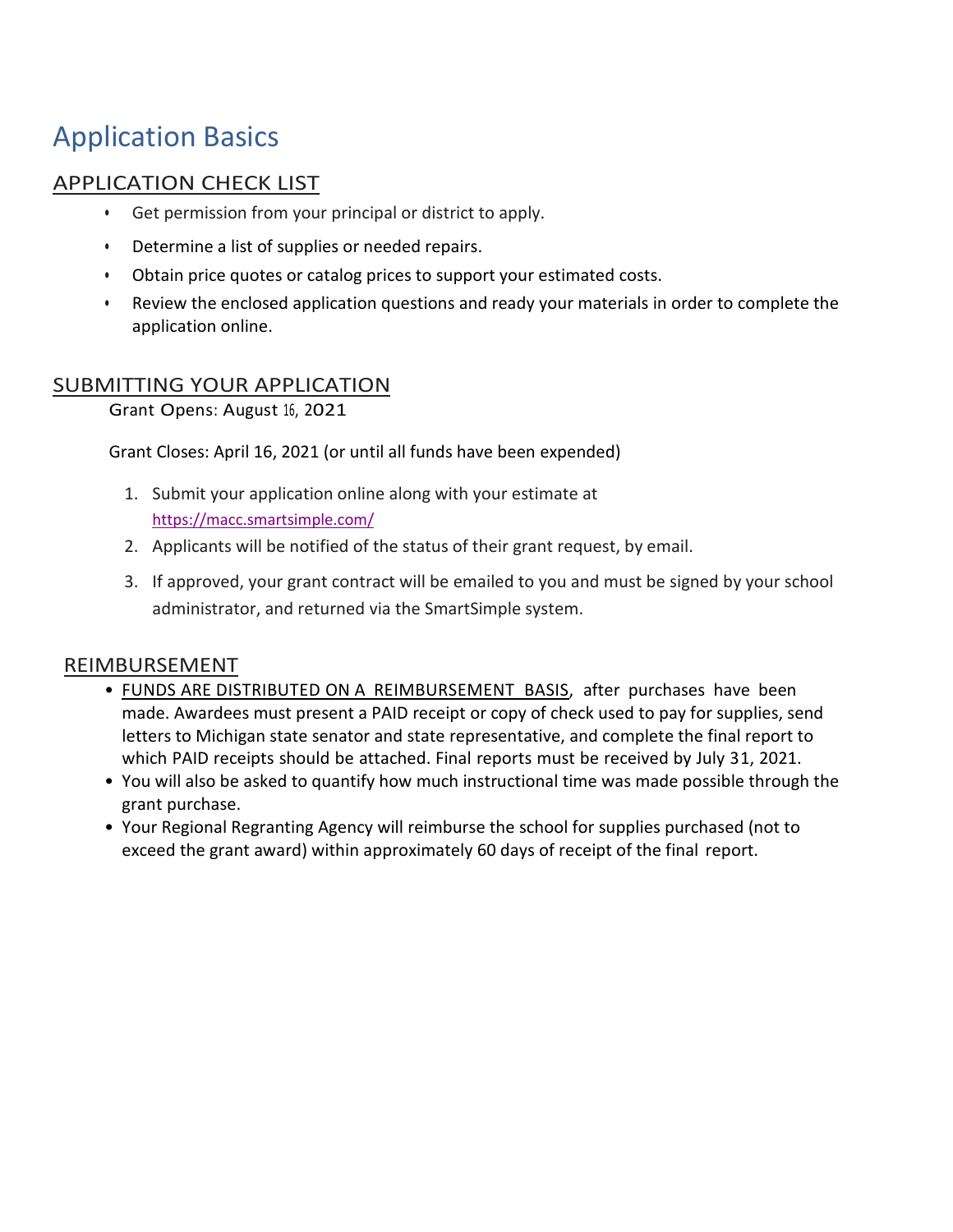# SmartSimple Set-Up Instructions

- Applicants must apply using the online software<https://macc.smartsimple.com/> (no www).
- Codes are supplied by drop-down tabsin the SmartSimple system.
- The term "project" in the instructions refers to all activities that funds are being requested for, regardless of which category you select.
- Please use the **same** SmartSimple account for each/all applications. Be sure to write down your username and password. If you should lose login information, please contact SmartSimple via link on the login page.
- MACC is not responsible for incorrectly uploaded materials or the inability to open attachments. Documents must be uploaded as ".pdf" files (portable document format). Media files: SmartSimple supports a variety of video, audio, and image file formats that may be attached.

#### Before applying for a MACC grant, it is important to note that applicants must first:

- CREATE/UPDATE an account in SmartSimple
- CREATE/UPDATE ORGANIZATION INFORMATION section
	- o The Organization is the **School District** and may already have an Organization Profile. You will need to contact the Organization Owner to make changes. If this is unknown, contact your Regional Regrantor.
- complete ADA/504 INFORMATION section
- CREATE/UPDATE ORGNAIZATIONAL HISTORY/BOARD section
- CREATE/UPDATE DEMOGRAPHICS section

Upon creating an account and completion of the above sections, an applicant may view eligible grants and begin application(s) by selecting icon(s) under "My Opportunities."

Some sections have tool tips (indicated with a \*) and/or descriptions for guidance.

Do NOT click "**Submit**" until the project information, summary information and attachments have all been completed.

Use the "**Next**" button to move on to the next page or click on the tabs.

Make Sure you are clicking "**Save Draft**" often as the system will time out.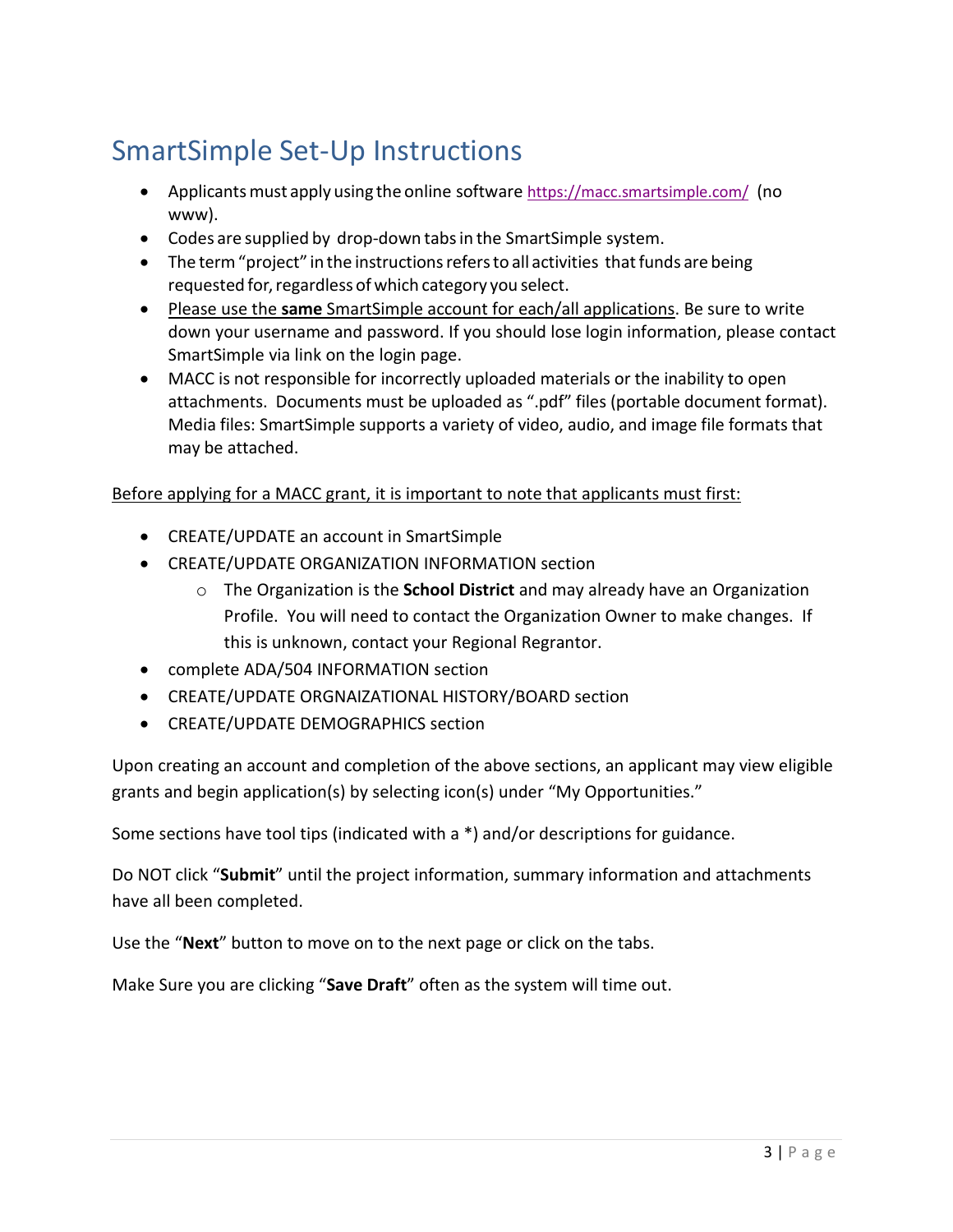# Step-by-step instructions for Equipment & Supplies Grant applicants:

My Opportunities – Select "Apply Now" button on the grant program line you will work on/submit. If you have already begun the application process, click on "Applications and Grants" in the top right corner to access your draft application.

New Grant **-** Ensure that Organization Name and Project Director information is correct.

Eligibility Quiz**-** Select appropriate answers and click "Submit" button. \*If eligible, SmartSimple will generate a Grant Number, Status, and Type of Application. \*\*If ineligible, SmartSimple will indicate why a submission failed with contact information for the program manager.

Assurances Section – Complete the assurance form within the SmartSimple system. The assurances information must be completed before submitting your application. The **Authorizing Official MUST BE different than the Project Director**. Typically, the principal.

*DocuSign* is an online electronic signature service that will allow users to sign and return documents to the MACC grant portal. The signer does not need a *DocuSign* account OR access to this portal to sign and submit the document. An email notification will provide a link to the specific document to be signed, and the signed document can be submitted from DocuSign back into the system. You will not need to download, scan, physically sign, or upload anything, it will be done automatically. You will receive a notification from SmartSimple when the signed document is received by the system.

## Project Information Tab

Project Director – check that the appropriate person is listed as "project director". If the Project Director is not correct, click on the binoculars icon and select the appropriate person from the list. If the correct person is not listed, that person will need to register in the system. The Project Director cannot be the same person as the Authorizing Official.

Organizational Details & Contact Details **-** Ensure organizational details and contact details information is current and/or correct.

Project Details – follow the prompts in the system to answer:

- The name of the school purchasing the materials
- The equipment/supplies to be purchased
- Grant amount requested (cannot exceed \$1500). Applicant must upload an estimate (JPG, PDF) for materials in the Attachments Tab. Grant request cannot exceed attached estimate.